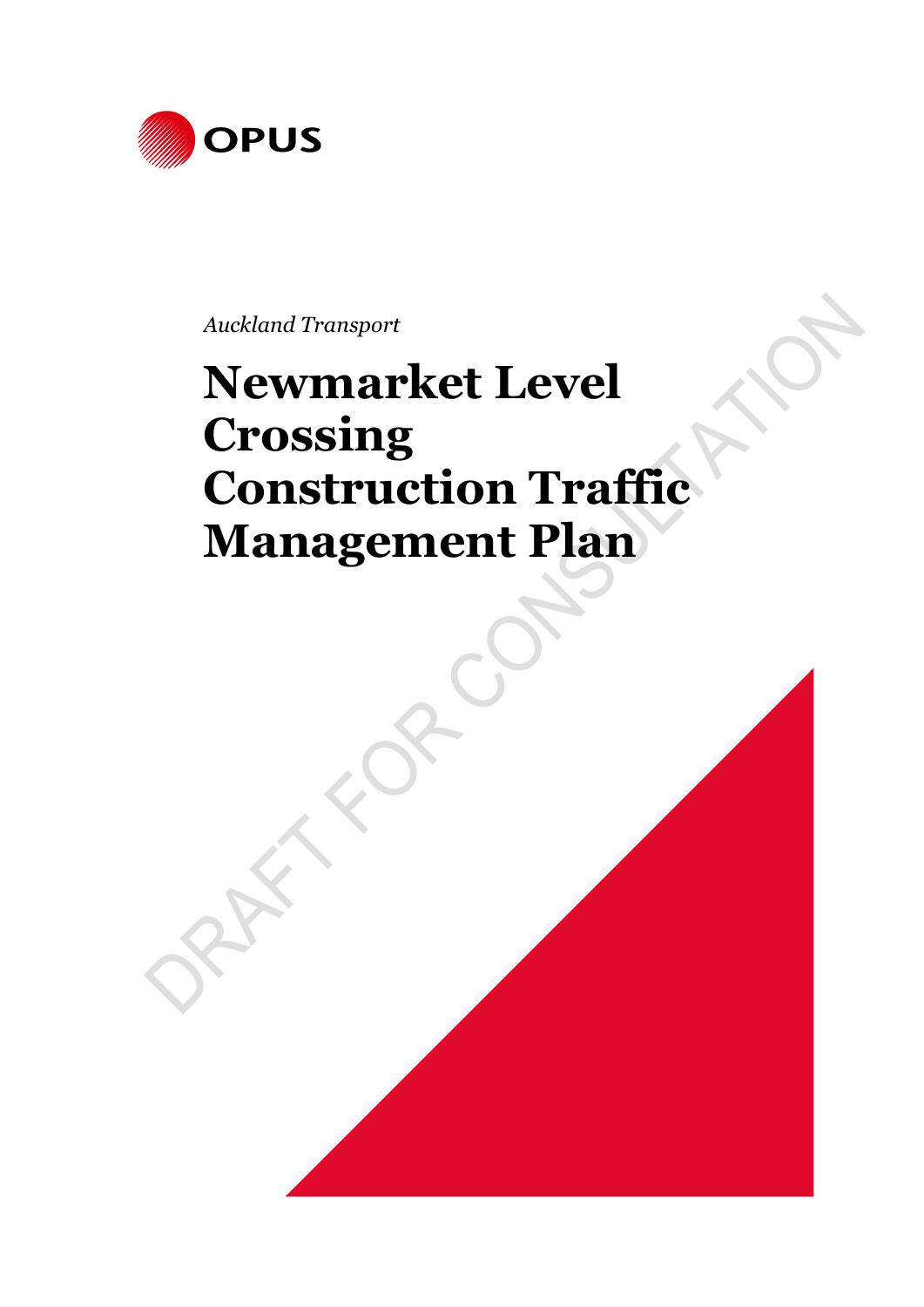

*Auckland Transport*

# **Newmarket Level Crossing**

# **Construction Traffic Management Plan**

Prepared By

Moustafa Al-Ani Facsimile: Bridge & Civil Structures Team Leader

Reviewed By

Ruth Smith Senior Resource Management Planner

Opus International Consultants Ltd Auckland Civil The Westhaven, 100 Beaumont St PO Box 5848, Auckland 1141 New Zealand

Telephone: +64 9 355 9500

Status: Draft 1

Date:  $14/07/2017$ Reference: NLC - CEMP (Draft)

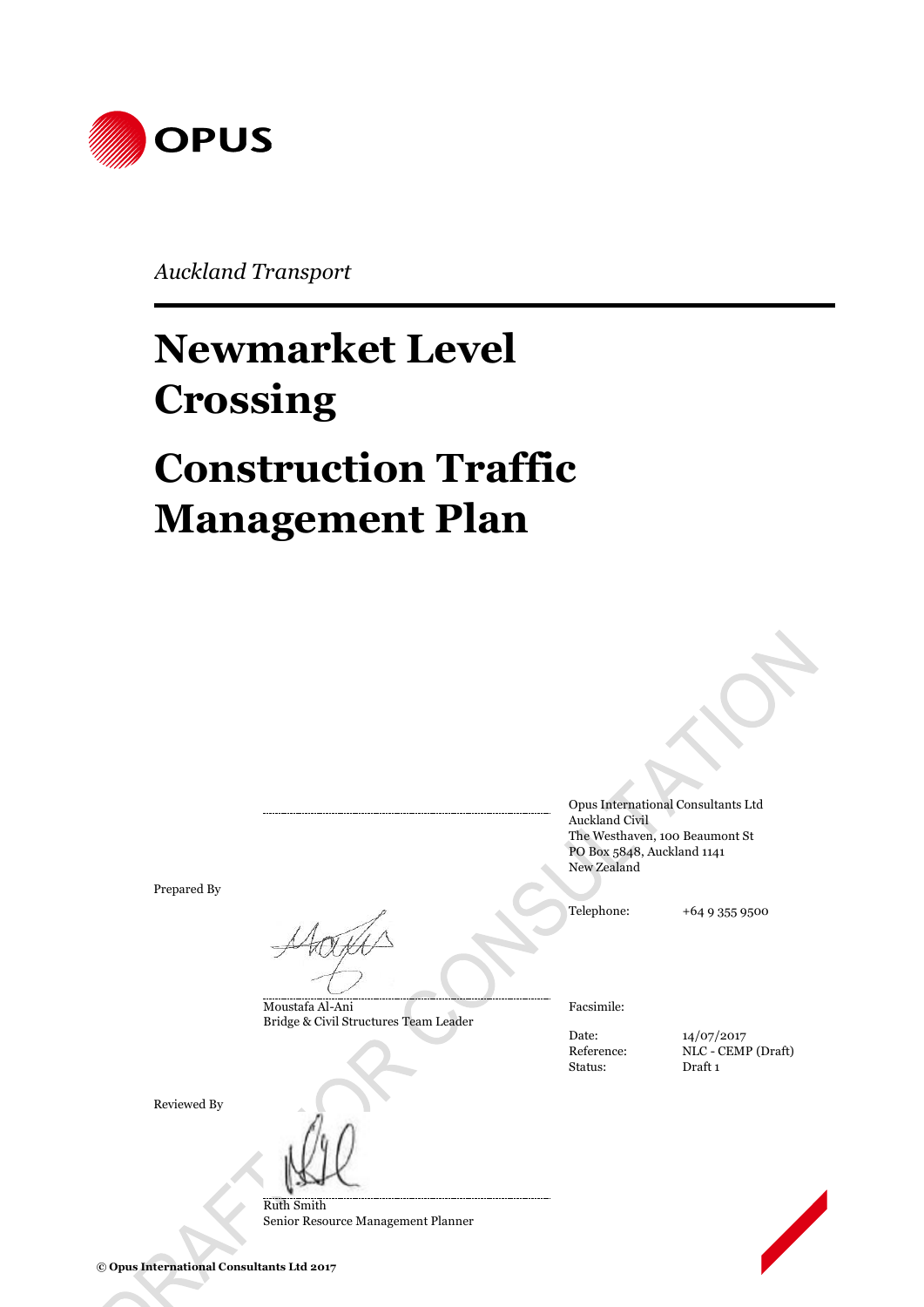*Auckland Transport*

# **Newmarket Level Crossing**

# **Construction Traffic Management Plan**

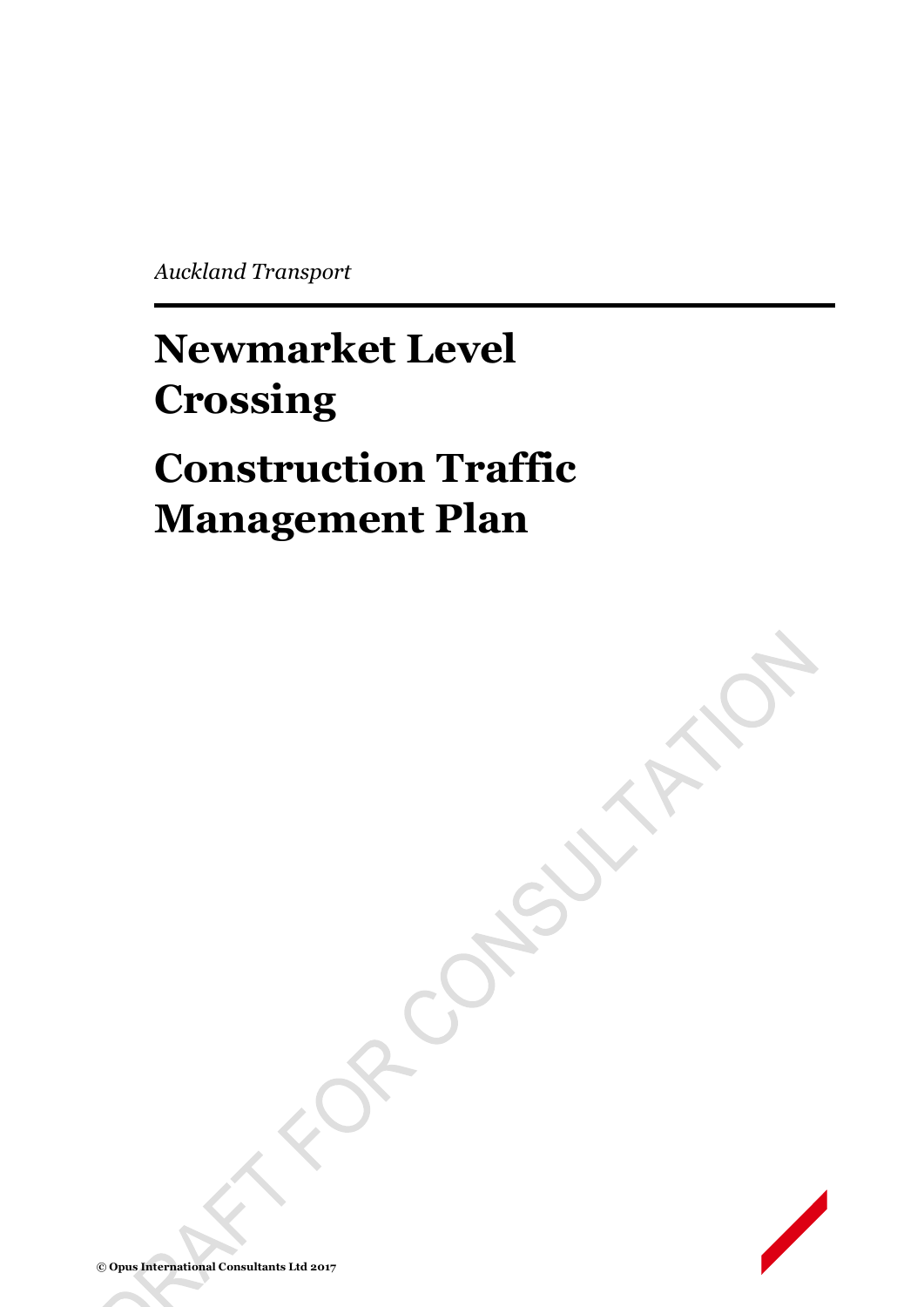# **Contents**

| $\blacksquare$ |     |  |  |  |
|----------------|-----|--|--|--|
|                | 1.1 |  |  |  |
|                | 1.2 |  |  |  |
| $\mathbf{2}$   |     |  |  |  |
|                | 2.1 |  |  |  |
|                | 2.2 |  |  |  |
|                | 2.3 |  |  |  |
|                | 2.4 |  |  |  |
|                | 2.5 |  |  |  |
|                | 2.6 |  |  |  |
|                | 2.7 |  |  |  |
|                |     |  |  |  |
| 3              |     |  |  |  |
|                | 3.1 |  |  |  |
|                | 3.2 |  |  |  |

| 3·1<br>$3.2\phantom{0}$ | . | v<br>6 |
|-------------------------|---|--------|
| $3.3\,$                 |   | 6      |
|                         |   |        |
|                         |   |        |
|                         |   |        |
|                         |   |        |
|                         |   |        |
|                         |   |        |
|                         |   |        |
|                         |   |        |
|                         |   |        |
|                         |   |        |
|                         |   |        |
|                         |   |        |
|                         |   |        |
|                         |   |        |
|                         |   |        |
|                         |   |        |
|                         |   |        |
|                         |   |        |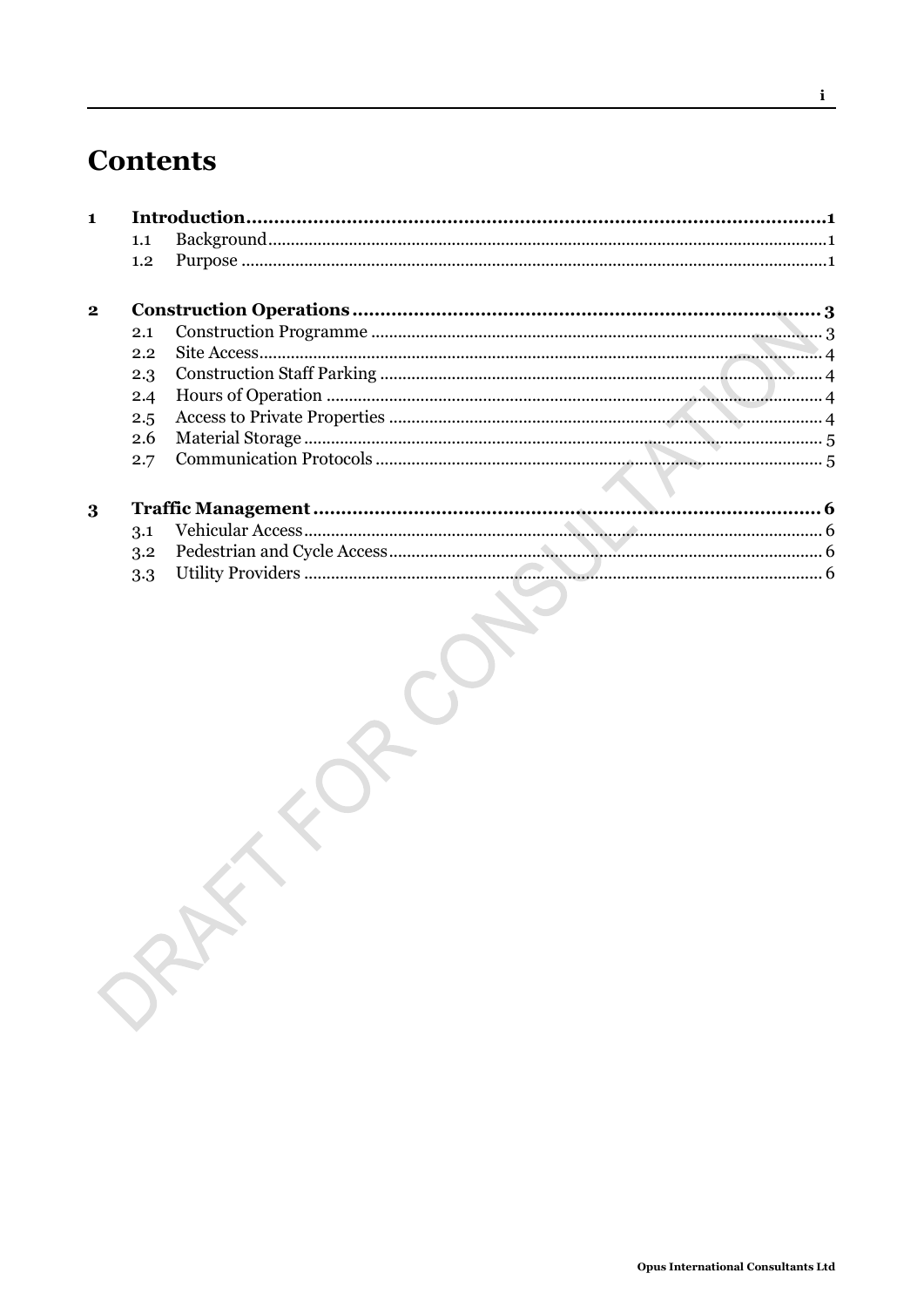## **1 Introduction**

The purpose of this CTMP is to provide a framework to avoid, remedy or mitigate adverse traffic effects associated with the construction of the Newmarket Level Crossing project. This draft CTMP is to be reviewed and finalised by the contractor upon award of the physical works contract.

### **1.1 Background**

Cowie Street is a local no-exit road servicing residential properties with a cul-de-sac at the southern end and access is from Parnell Road. From Parnell Road, the street gradually slopes down towards the railway line. At the cul-de-sac head, the driveway of 9 Cowie Street drops more steeply down towards the rail corridor.

Similar to Cowie Street, Sarawia Street is also not a through road and has access from Broadway. It slopes steeply down from Broadway to the Crossing, crossing, after which it becomes Laxon Terrace.

Laxon Terrace and Youngs Lane are no exit public roads that provide access to 52 properties, with the only means of access from Broadway via the Crossing on Sarawia Street. The crossing also provides pedestrian and cycle access to the adjacent Newmarket Park.

Traffic volumes at Cowie Street and Sarawia Street are 409 and 425 vehicles per day, respectively, based on 7-day Average Daily Traffic volume counts conducted by Auckland Transport in 2012. All roads affected by the Project, being Cowie Street, Sarawia Street, Laxon Terrace, and Youngs Lane, are considered low use local roads.

Further information on the existing environment as well as the operational effects of the Project on the local road network can be found in the Traffic Impact Assessment contained within the Assessment of Environmental Effects completed for the Notice of Requirement.

#### **1.2 Purpose**

The requirement to prepare a CTMP formed part of the conditions of the designation. Conditions that relate to the CTMP, and the location where each of these information requirements are addressed, is listed in Table 1.

This draft version of the CTMP is for consultation purposes and will be updated and finalised upon commissioning of the construction contractor.

| Table 1- Location where each designation condition is addressed |  |
|-----------------------------------------------------------------|--|
|-----------------------------------------------------------------|--|

| <b>Condition</b><br><b>Number</b> | <b>Condition</b>                                                                                                                                                                                                                                                                                                                | <b>Section</b><br>where<br>addressed |
|-----------------------------------|---------------------------------------------------------------------------------------------------------------------------------------------------------------------------------------------------------------------------------------------------------------------------------------------------------------------------------|--------------------------------------|
| Condition<br>24.1                 | The Requiring Authority is to submit a Construction Traffic<br>24.1<br>Management Plan ("CTMP") to the Council (Major Infrastructure<br>Projects Team Manager). The objective of the CTMP is to provide a<br>framework to avoid, remedy or mitigate adverse traffic effects<br>associated with the construction of the project. |                                      |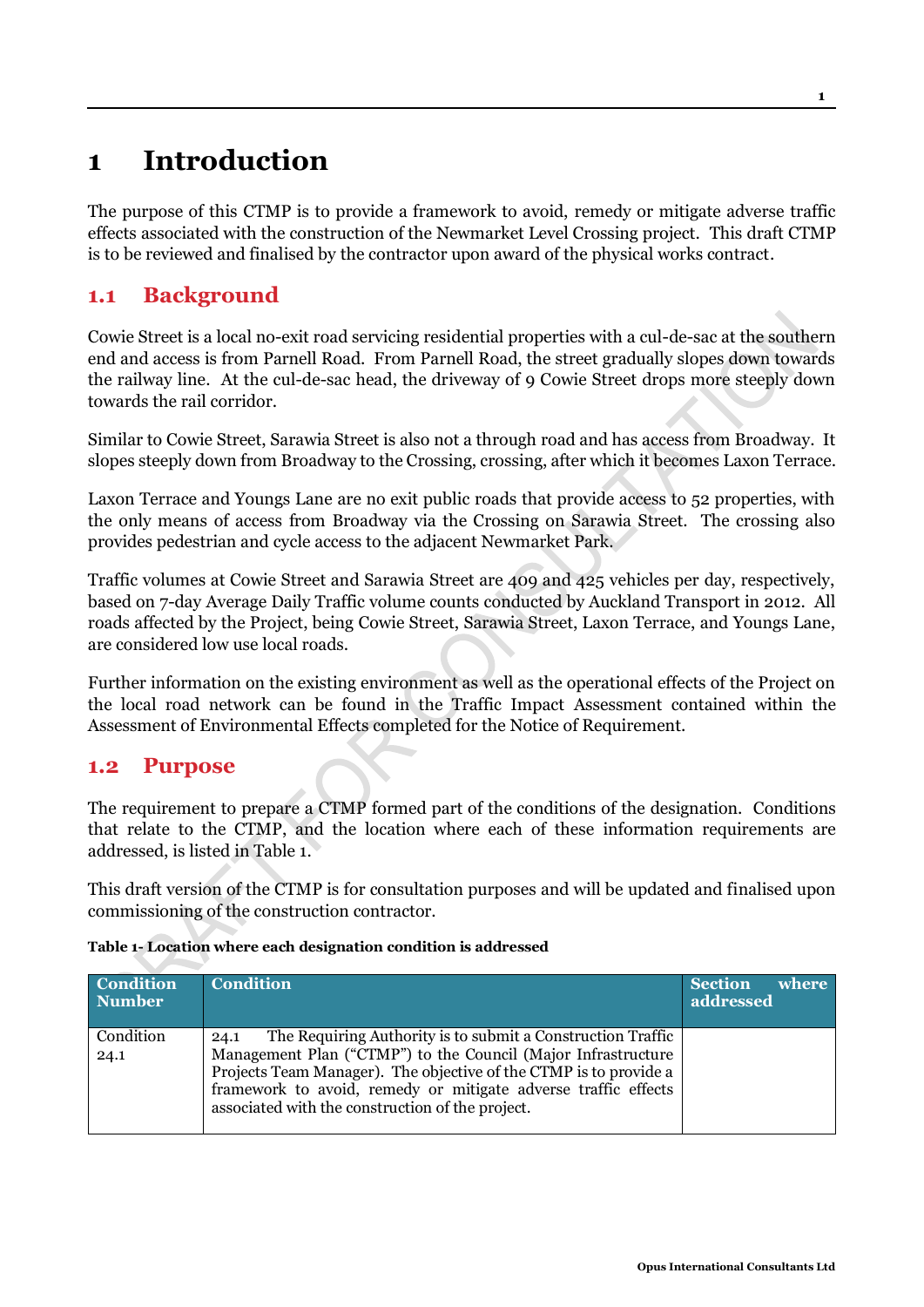| <b>Condition</b><br><b>Number</b> | <b>Condition</b>                                                                                                                                                                                                                                                                                                                                                                                                                                                | <b>Section</b><br>where<br>addressed                                                                                        |
|-----------------------------------|-----------------------------------------------------------------------------------------------------------------------------------------------------------------------------------------------------------------------------------------------------------------------------------------------------------------------------------------------------------------------------------------------------------------------------------------------------------------|-----------------------------------------------------------------------------------------------------------------------------|
| Condition<br>24.2                 | The CTMP is to be provided to the Auckland Council at least 10<br>working days prior to construction activity and is to be implemented<br>and complied with for the duration of construction of the project.                                                                                                                                                                                                                                                    | This document will<br>be provided to<br><b>Auckland Council</b><br>10 working days<br>prior to<br>commencement of<br>works. |
| Condition<br>24.3                 | The CTMP is to describe the measures that will be undertaken to<br>avoid, remedy or mitigate the local and network-wide effects of<br>construction of the project. In particular, the CTMP is to include (but<br>not be limited to) the following matters:                                                                                                                                                                                                      |                                                                                                                             |
|                                   | Methods to avoid, remedy or mitigate the local and network-<br>a)<br>wide effects of the construction of individual elements of the project<br>particularly near Cowie Street and Sarawia<br>Street<br>(e.g.<br>intersections/bridges);                                                                                                                                                                                                                         | Throughout<br>the<br>document                                                                                               |
|                                   | Methods to manage the effects of the delivery of<br>b)<br>construction material, plant and machinery (including cranes and<br>oversized trucks) during construction and methods to manage and<br>control traffic during construction on Cowie Street particularly at<br>the intersection of Cowie Street and Parnell Road;                                                                                                                                      | Section 2.2                                                                                                                 |
|                                   | Measures to maintain existing vehicle access, or where the<br>c)<br>existing property access is to be removed or becomes unsafe as a<br>result of the construction works, measures to provide alternative<br>access arrangements in consultation with the Auckland Council and<br>the affected landowner;                                                                                                                                                       | Section<br>$\&$<br>2.5<br>Section 3.1                                                                                       |
|                                   | d)<br>Measures to maintain pedestrian and cycle access with<br>thoroughfare to be maintained on all roads and footpaths adjacent<br>to the construction works, where practicable (e.g. unless provision<br>of such access is severed by the works or such access will become<br>unsafe as a result of the construction works). Such access is to be<br>safe, clearly identifiable, provide permanent surfacing and seek to<br>minimise significant detours; and | Section 3.2                                                                                                                 |
|                                   | Measures to minimise loss of parking through construction<br>$\epsilon$ )<br>(including no parking on Cowie Street by contractor vehicles).                                                                                                                                                                                                                                                                                                                     | Section 2.3                                                                                                                 |
|                                   |                                                                                                                                                                                                                                                                                                                                                                                                                                                                 |                                                                                                                             |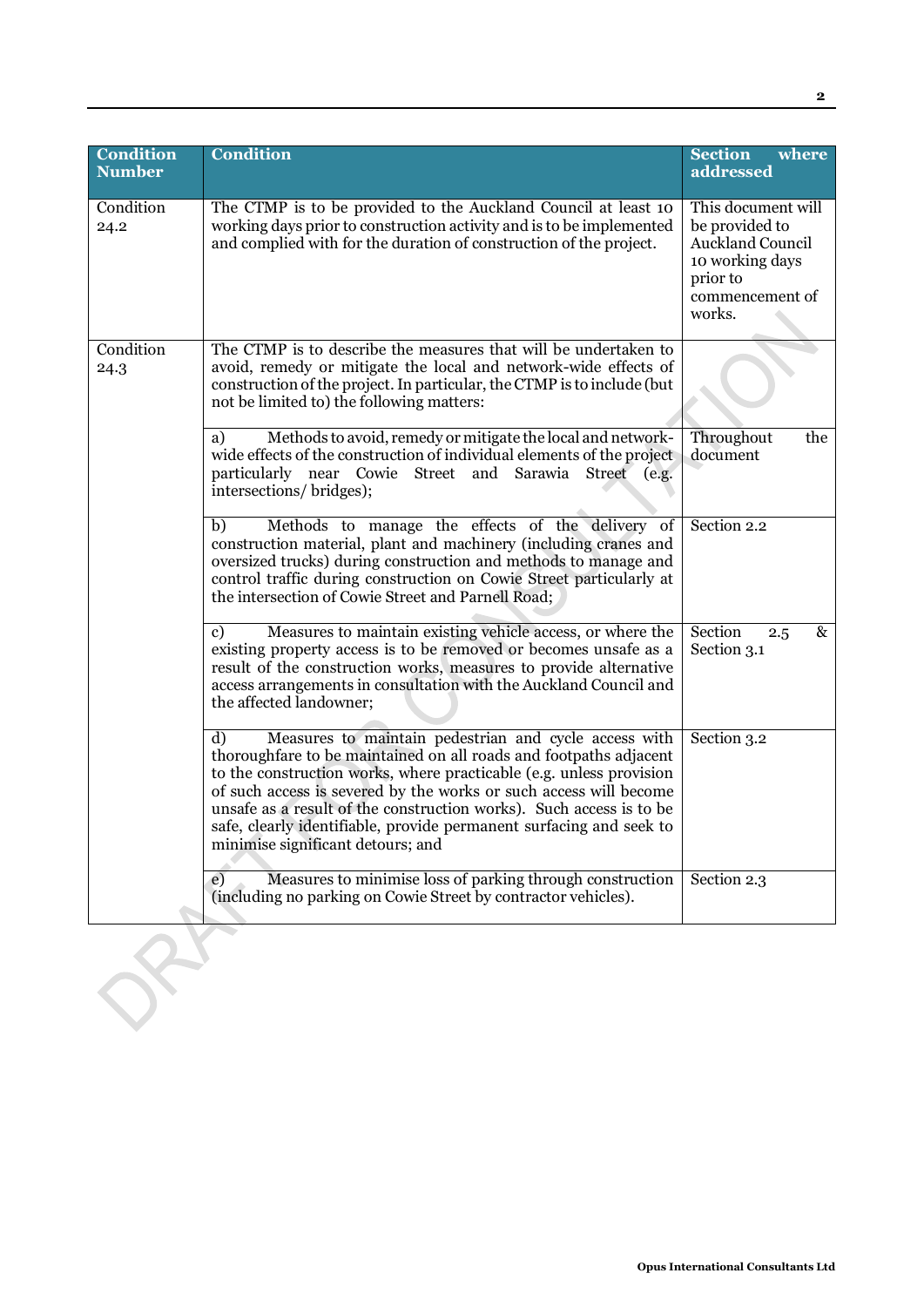## **2 Construction Operations**

The primary traffic management objectives during construction are as follows:

- Allow uninterrupted access to residential properties at Cowie Street, Sarawia Street, Laxon Terrace and Youngs Lane,
- Minimise construction traffic through Cowie Street,
- Minimise construction staff parking on Cowie Street,
- Maintain pedestrian and cyclist access to Newmarket Park, and
- Minimise impact on KiwiRail operations.

Upon award of the physical works contract, the preferred contractor is to develop a program of operations to satisfy the above objectives.

#### **2.1 Construction Programme**

Preliminary construction programming of the Projects works has identified an overall work programme of some 9 months, likely beginning in October 2017.

The following indicative construction sequence achieves the abovementioned objectives:

- 1. Construction of a site access adjacent to the level crossing, and a temporary pedestrian and cyclist access to Newmarket Park.
- 2. The following to be carried out in parallel:
	- a. Construction of the bridge at the southern end of Cowie Street.
		- i. Placement and temporary propping of precast abutment panels.
		- ii. Piling and earthworks at bridge abutments.
		- iii. Construction of abutment beams.
		- iv. Placement of superstructure beams, post-tensioning of beams, and casting of integral connections.
		- v. Pouring of footpath slab, concrete barriers, road surfacing, and services.
	- b. Construction of the new road adjacent to Newmarket Park, including the new KiwiRail access track and vegetated swale.
- 3. Construction of the tie-ins to the new road at Laxon Terrace and Cowie Street.
- 4. Closing access to Laxon Terrace from Sarawia Street and diverting traffic, pedestrians and cyclists to Cowie Street.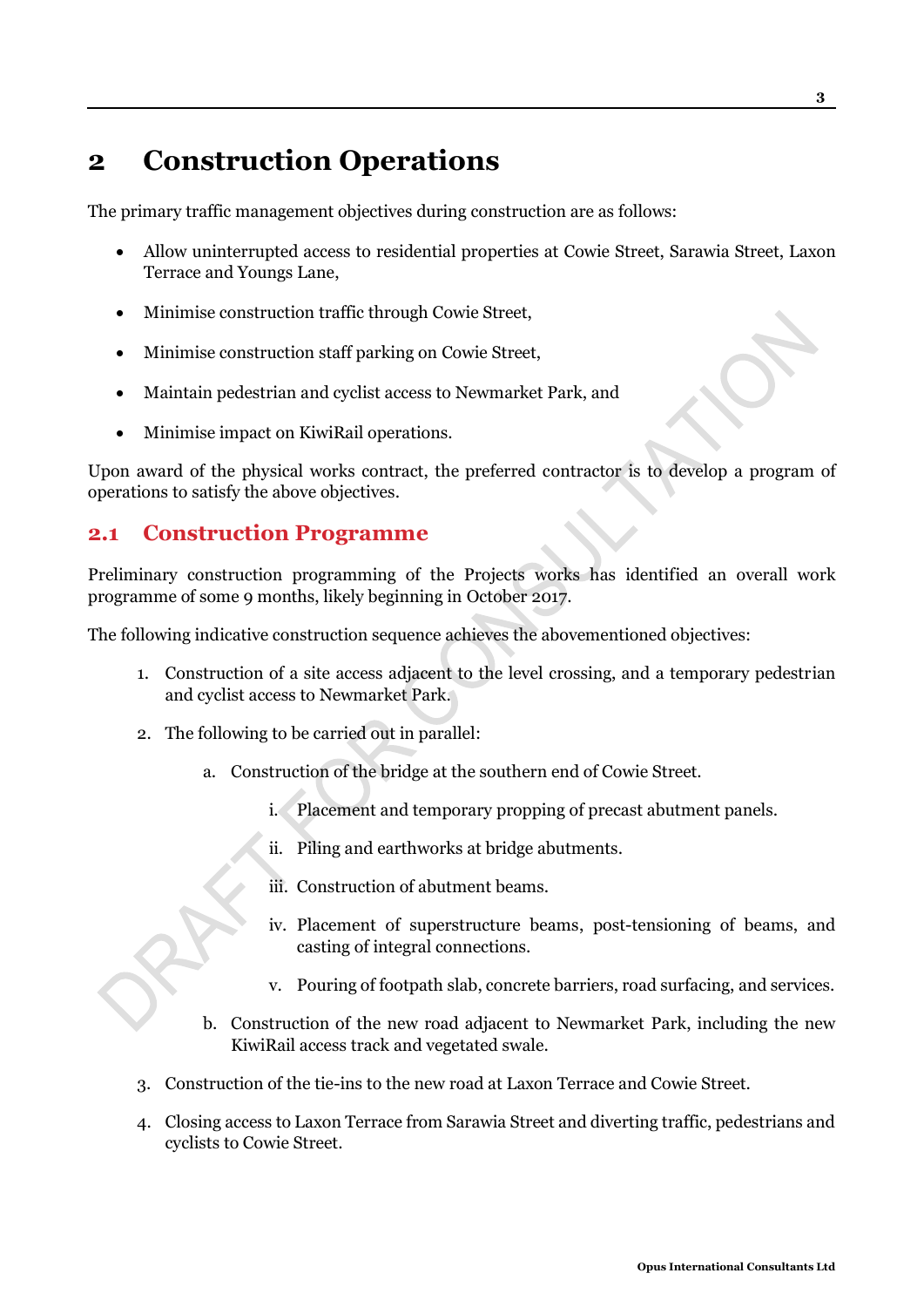5. Decommissioning of the level crossing at Sarawia Street and construction of the extended turning 'T' layout.

The construction programme developed by the contractor is also to account for the following works likely to require KiwiRail Block of Line (BoL):

- Placement of precast abutment panels,
- Piling at bridge abutments, and
- Placement of superstructure beams.

In particular, the contractor is expected to utilise pre-organised BoL periods in November 2017, Christmas 2017, and Auckland Anniversary long weekend for construction of the abovementioned elements.

#### **2.2 Site Access**

Sarawia Street shall be the primary site access route for construction traffic, including heavy vehicles. Construction traffic access through Cowie Street shall, as far as practicable, be limited to works associated with construction of the western bridge abutment and approach and with the tie-in works at the end of the existing Cowie Street road corridor. Construction site access for other portions of the Project works is to be through Sarawia Street and, where necessary, along the side of the rail corridor.

#### **2.3 Construction Staff Parking**

Where practicable, some staff parking will be available within the construction site. The contractor is to notify all staff, including any subcontractors, working on the Project site that parking on Cowie Street is to be avoided.

#### **2.4 Hours of Operation**

Normal operation hours for construction vehicles will be as stated in the Construction Noise and Vibration Management Plan (CNVMP):

- Monday to Friday 6.30am to 8pm
- Saturday 7.30am to 6pm.

Night works would generally occur between the hours of 8pm to 6.30am and would primarily be limited to works generating low levels of noise and vibration. Night works will only be scheduled for construction activities which would impact on normal day-time rail corridor operations and which cannot be completed during the scheduled rail Blocks of Line. Auckland Transport will notify affected parties of these works at least five working days prior to commencement.

#### **2.5 Access to Private Properties**

The impact of construction activities or TTM measures on existing vehicle access to properties and businesses will be mitigated to maintain access. Communications with the affected residences or businesses will be undertaken as part of the SSTMP process.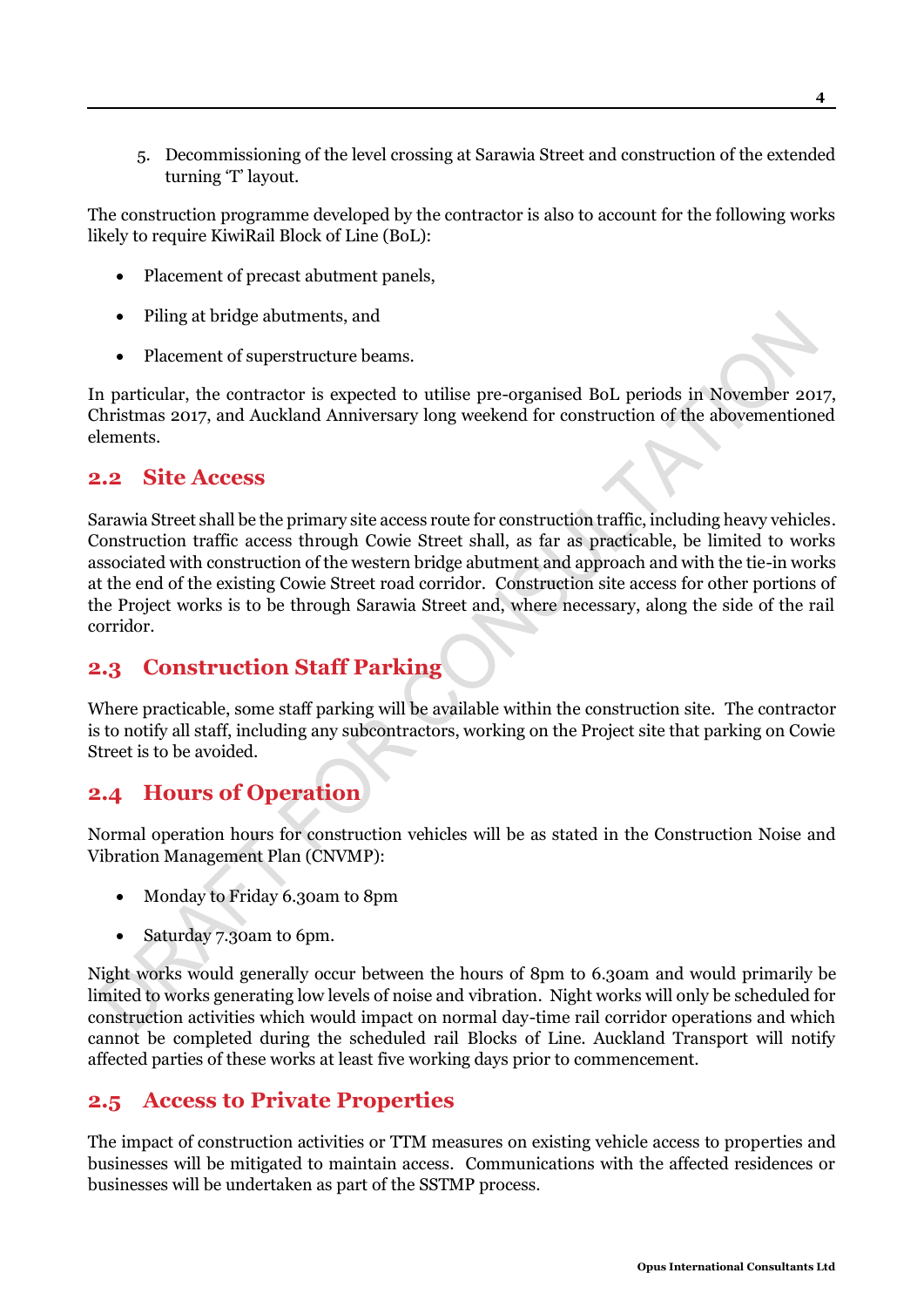The impacts of such activities will be mitigated through the use of:

- Temporary access ways using metal plates or other methods;
- Construction methodologies that allow access during critical time periods; and/or
- Provision of alternative access ways, parking or manoeuvring areas for the duration of the works.

### **2.6 Material Storage**

Storage of materials required for construction activities is to be within the boundaries of the construction site and away from public access.

Major structural elements for the bridge and retaining structures are either to be cast in-situ or are precast off-site. No storage area is required for the former, while precast elements are expected to be stored off-site at the relevant precast yard until shortly prior to being required for placement. Storage of these elements is expected to be to the east of the rail corridor near the location of the eastern bridge abutment.

### **2.7 Communication Protocols**

A communications protocol will be developed and implemented including but not limited to the following matters:

- names and contact details of key staff and/or contractors responsible for implementing the CTMP;
- contact details of key staff within AT and the contractor who have operational interests in the surrounding road network;
- contact details and location of the site office:
- details of signage to be established, including content and locations;
- location of all relevant consents, managements plans, health and safety plans, and other key project documentation;
- a process for receiving and responding to complaints, including a register for recording all complaints and actions taken;
- a process for scheduling planned heavy haulage and over-sized load vehicle trips such that this can be communicated to the general public and road controlling authorities
- a list of parties that the CTMP will be distributed to for consultation.

Variable Message Signs (VMS) and public engagement should be used to ensure that the public are aware of the expected delays due to construction and also the change in access to Laxon Terrace.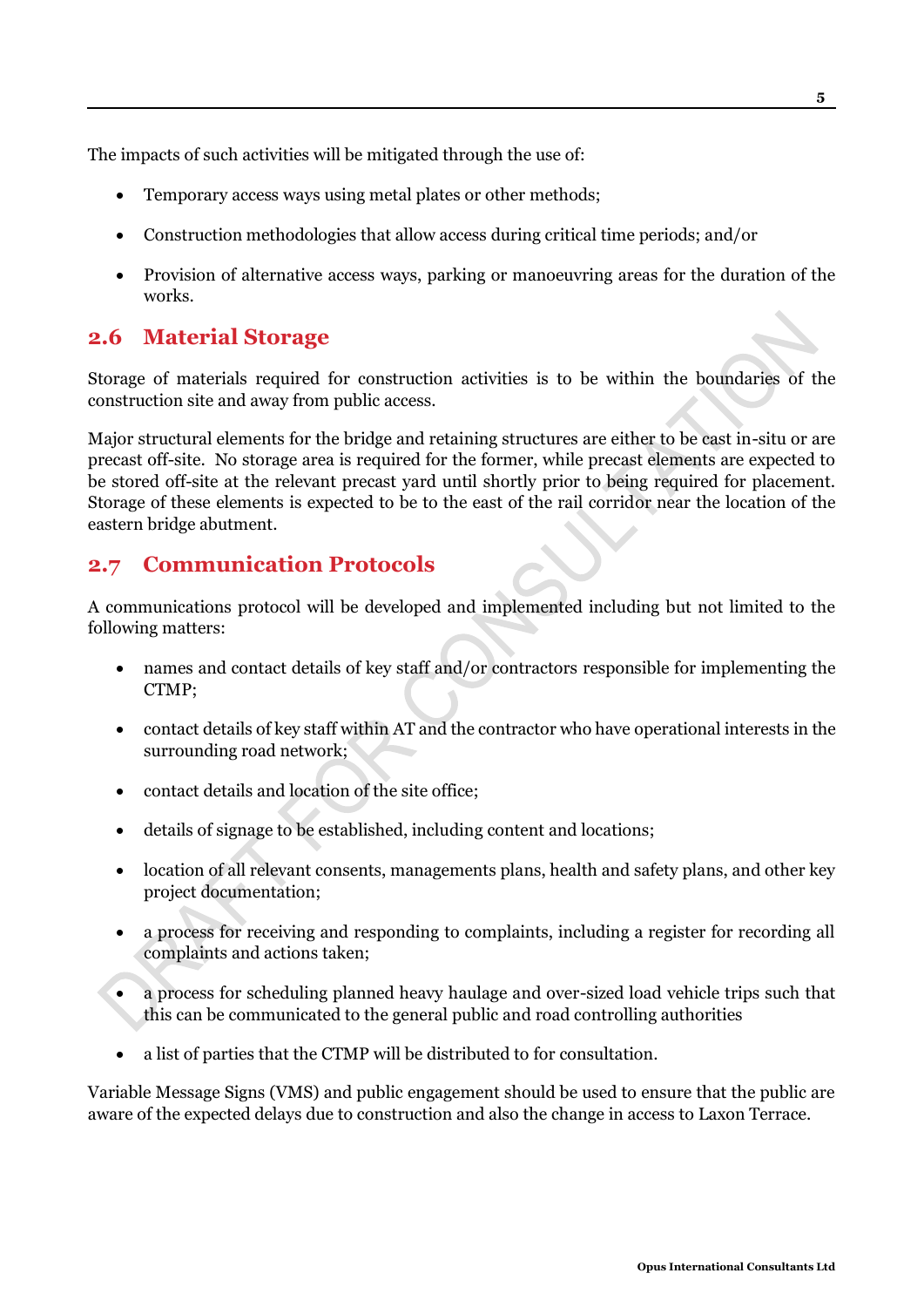## **3 Traffic Management**

### **3.1 Vehicular Access**

Vehicular traffic access to Cowie Street, Sarawia Street, Laxon Terrace and Youngs Lane will be maintained as per existing condition during construction of the Project.

Following closure of the level crossing and completion of the Project, all traffic access to Laxon Terrace and Youngs Lane will be through Cowie Street and Sarawia Street will be a no exit road.

### **3.2 Pedestrian and Cycle Access**

Pedestrian and cyclist access to Cowie Street and Sarawia Street will be maintained as per existing condition throughout construction. Pedestrian and cyclist access to Laxon Terrace, Laxon Youngs and Newmarket Park will be maintained throughout construction, with temporary access measures provided during specific construction periods including tie-in works at Laxon Terrace.

## **3.3 Utility Providers**

#### **3.3.1 KiwiRail**

The contractor will liaise with KiwiRail prior to and throughout construction to ensure that KiwiRail maintenance traffic access will be maintained as far as practicable, and to identify appropriate opportunities for construction vehicle access across the rail corridor.

#### **3.3.2 Other Utility Providers**

Access restrictions to utility providers during construction are not envisaged. Should access to the construction site or surrounding area be required by such parties, the Project Manager should be engaged.

**Opus International Consultants Ltd**